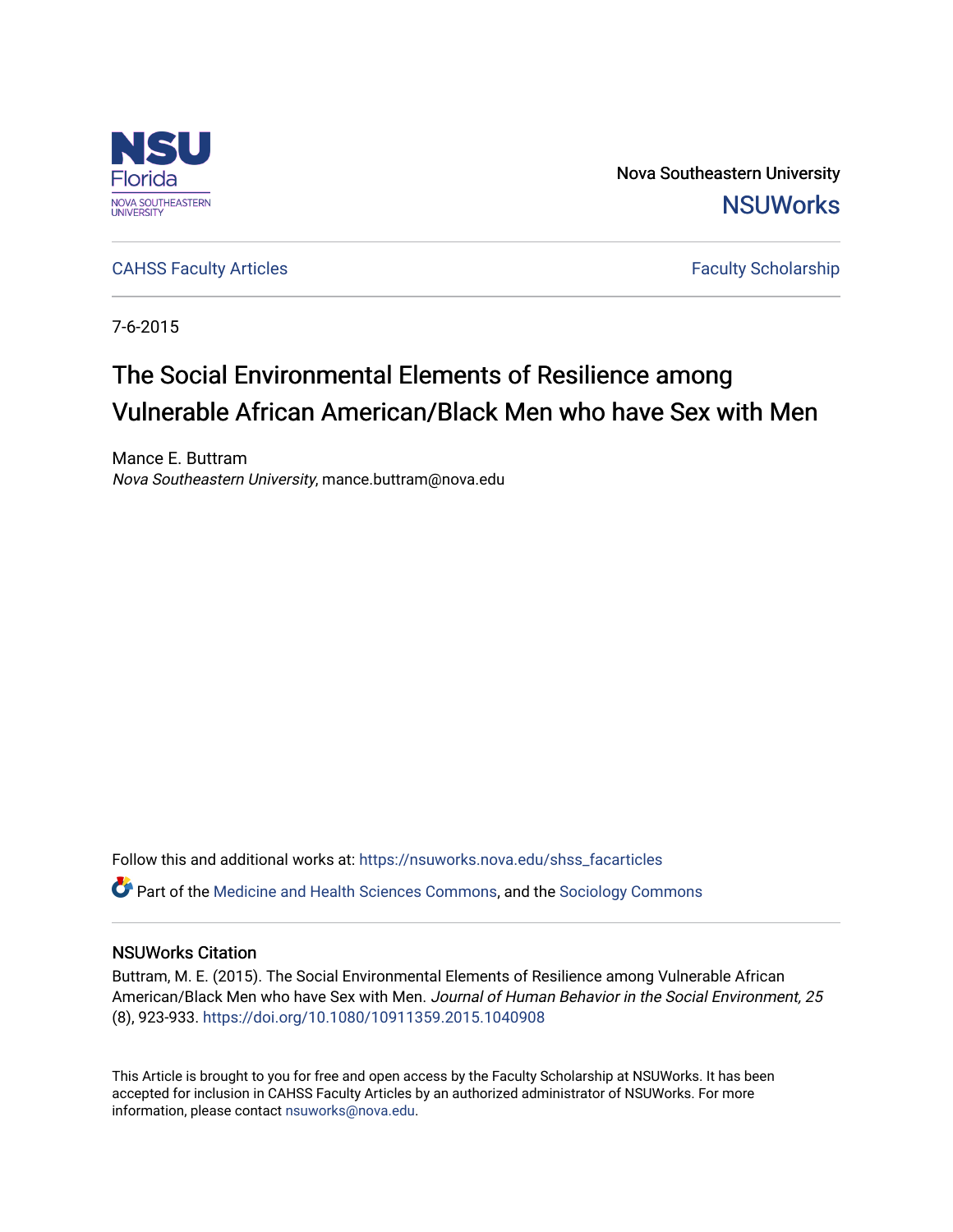



**ISSN: 1091-1359 (Print) 1540-3556 (Online) Journal homepage:<https://www.tandfonline.com/loi/whum20>**

# **The Social Environmental Elements of Resilience Among Vulnerable African American/Black Men Who Have Sex With Men**

**Mance E. Buttram**

**To cite this article:** Mance E. Buttram (2015) The Social Environmental Elements of Resilience Among Vulnerable African American/Black Men Who Have Sex With Men, Journal of Human Behavior in the Social Environment, 25:8, 923-933, DOI: [10.1080/10911359.2015.1040908](https://www.tandfonline.com/action/showCitFormats?doi=10.1080/10911359.2015.1040908)

**To link to this article:** <https://doi.org/10.1080/10911359.2015.1040908>

Published online: 06 Jul 2015.



 $\overrightarrow{S}$  [Submit your article to this journal](https://www.tandfonline.com/action/authorSubmission?journalCode=whum20&show=instructions)  $\overrightarrow{S}$ 





 $\overline{\mathbf{C}}$  [View related articles](https://www.tandfonline.com/doi/mlt/10.1080/10911359.2015.1040908)  $\mathbf{C}$ 



[View Crossmark data](http://crossmark.crossref.org/dialog/?doi=10.1080/10911359.2015.1040908&domain=pdf&date_stamp=2015-07-06)

[Citing articles: 16 View citing articles](https://www.tandfonline.com/doi/citedby/10.1080/10911359.2015.1040908#tabModule)  $\mathbb{Z}$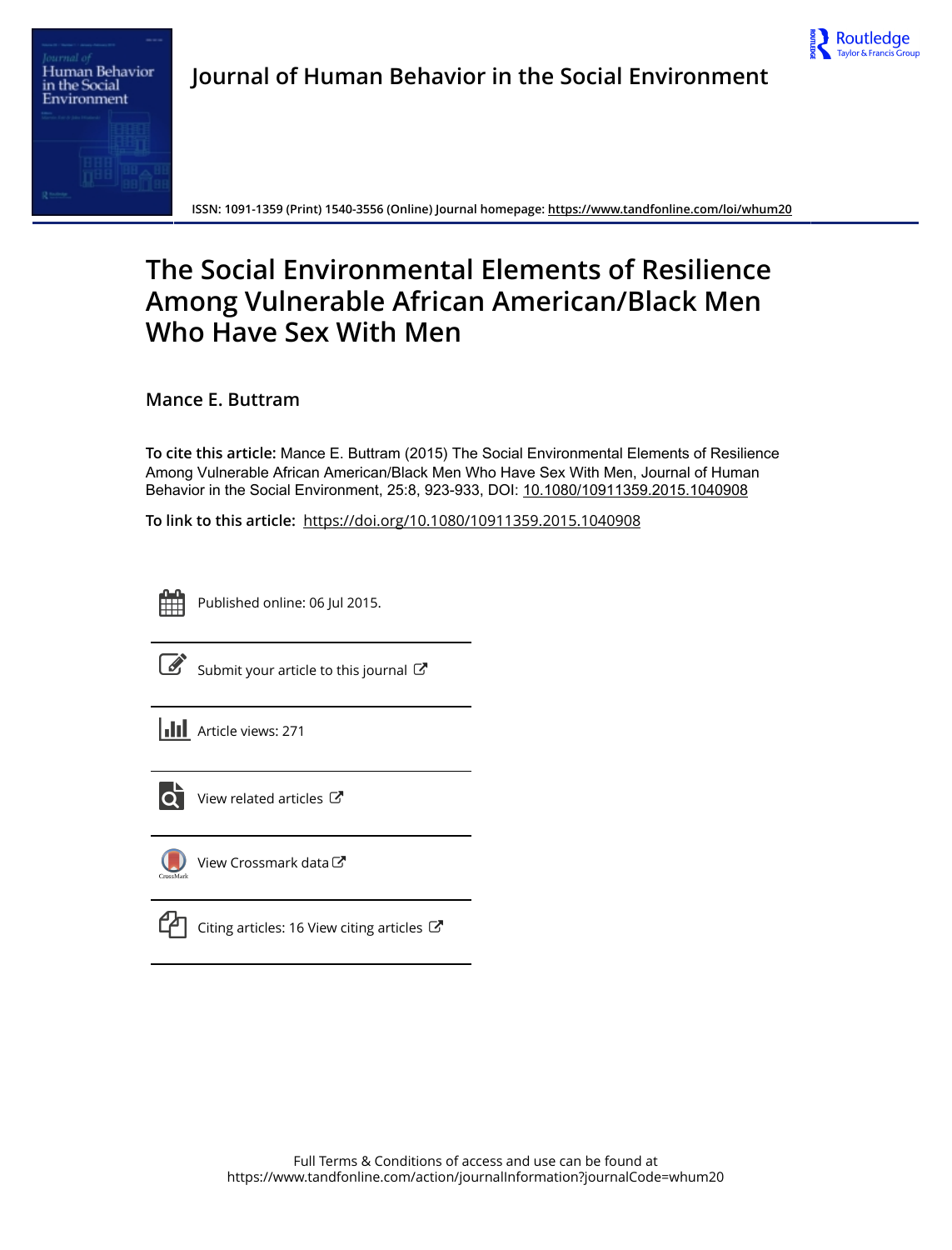Journal of Human Behavior in the Social Environment, 25:923–933, 2015 Copyright © Taylor & Francis Group, LLC ISSN: 1091-1359 print/1540-3556 online DOI: 10.1080/10911359.2015.1040908

### The Social Environmental Elements of Resilience Among Vulnerable African American/Black Men Who Have Sex With Men

Mance E. Buttram

Center for Applied Research on Substance Use and Health Disparities, Nova Southeastern University, Miami, Florida, USA

Resilience theory has been suggested as a strong framework for research on HIV prevention among men who have sex with men (MSM). Among this population, literature indicates that African American/Black MSM are particularly vulnerable to health and social disparities associated with HIV transmission risk. Conceptualizing resilience as a part of one's social environment, this qualitative study investigates the specific elements of resilience, and the associated contexts and relationships, among a sample of 21 substance-using African American/Black MSM. Data indicate that (1) elements contributing to resilience are multiple and co-occurring, including inner strengths, social relationships, diversity of experience, religion/spirituality, altruism, and creativity; (2) as an element of resilience, social support was experienced differently among men who did and did not have supportive relationships with other gay and bisexual men, which has implications for social service provision and intervention approaches; and (3) diversity of experiences and relationships is an important influencing factor on expressions of resilience. Social services or interventions that facilitate the development of these elements of resilience will likely be especially beneficial for vulnerable African American/Black MSM.

Keywords: African American, HIV, men who have sex with men, qualitative, resilience, substance use

#### INTRODUCTION

Over the last 40 years, a great body of literature has theorized the concept of resilience in which consensus has built around that idea that resilience is a dynamic process wherein individuals are capable of positive adaptation or resistance, recovery, coping, and success within the context of adversity (Luthar, Cicchetti, & Becker, [2000](#page-12-0); Masten, [2001](#page-12-0)). The process of positive adaptation occurs through protective factors or assets and resources that facilitate a positive outcome for individuals exposed to risk (Wright & Masten, [2006\)](#page-12-0). Thus, for individuals to be resilient, they must have experienced some form of risk and utilized protective factors to adapt positively (Kolar, [2011](#page-12-0)). Although risk exists for everyone, and risk factors need to be assessed, the emphasis of resilience research is on protective or enabling factors (Obrist, Pfeiffer, & Henley, [2010\)](#page-12-0).

Address correspondence to Mance E. Buttram, Center for Applied Research on Substance Use and Health Disparities, Nova Southeastern University, 2 N.E. 40th Street, Suite 404, Miami, FL 33137, USA. E-mail: [mance.buttram@nova.edu](mailto:mance.buttram@nova.edu)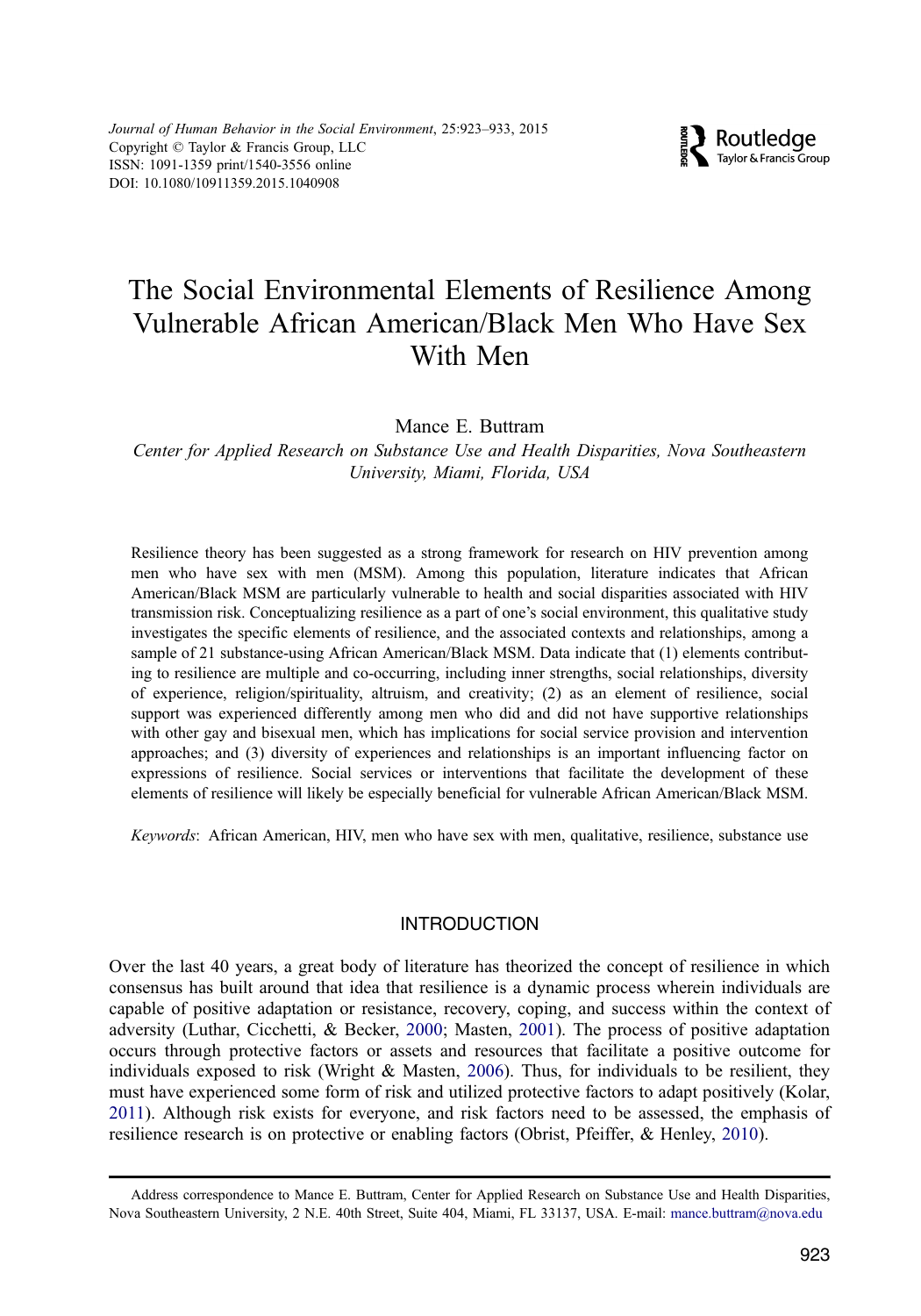Using a framework more closely aligned with anthropology, recent literature advances the idea that resilience is also a quality of an individual's social environment (Liebenberg  $&$  Ungar, [2009\)](#page-12-0). Building on this perspective, resilience has recently been defined as "the process of harnessing biological, psychosocial, structural, and cultural resources to sustain wellbeing," (Panter-Brick & Leckman, [2013,](#page-12-0) p. 333), while at the same time resilience is a process in which one is actively interacting with his or her environment (Southwick, Bonanno, Masten, Panter-Brick, & Yehuda, [2014\)](#page-12-0). A social ecological perspective on resilience seeks to identify the context, relationships, and processes that create positive growth, in addition to understanding how agency and resourcefulness allow individuals to seek out necessary resources and call for resources to be provided in culturally meaningful ways (Liebenberg & Ungar, [2009;](#page-12-0) Ungar, [2011\)](#page-12-0). Thus, resilience researchers must identify when, how, and for whom do specific resources matter (Panter-Brick, [2014](#page-12-0)) to develop effective interventions and social services to maximize positive growth and development (Luthar & Brown, [2007\)](#page-12-0).

Recently men who have sex with men (MSM) have been receiving much attention with regard to resilience in the context of HIV prevention, because of the multiple HIV-related health and social disparities experienced by this population (Herrick, Stall, Goldhammer, Egan, & Mayer, [2014;](#page-12-0) Kubicek et al., [2009;](#page-12-0) Kubicek, McNeeley, Holloway, Weiss, & Kipke, [2013;](#page-12-0) Kurtz, Buttram, Surratt, & Stall, [2012](#page-12-0)). Moreover, literature indicates that African American/Black MSM experience greater rates of health and social disparities than other MSM, including HIV incidence, substance use, victimization and gang involvement, incarceration, and poor physical health (Garofalo, Mustanski, Johnson, & Emerson, [2010](#page-11-0); Harawa et al., [2008](#page-12-0); Hatfield, Horvath, Jacoby, & Rosser, [2009;](#page-12-0) Mays, Cochran, & Zamudio, [2004](#page-12-0); Prejean et al., [2011;](#page-12-0) Tobin, German, Spikes, Patterson, & Latkin, [2011\)](#page-12-0). Furthermore, structural homophobia is well documented within African American society (Díaz, Peterson, & Choi, [2008](#page-11-0)), and it has been suggested that health inequalities among African American/Black MSM, such as HIVinfection and victimization, may be attributed to homophobia and stigma within African American society (Harawa et al., [2008](#page-12-0); Mays et al., [2004](#page-12-0)).

Conceptualizing resilience as a part of one's social environment, this qualitative study investigates resilience among a sample of substance-using African American/Black MSM. Data from in-depth interviews describe the multiple and various elements that contribute to resilience among this population. Furthermore, data explain how resilience resources are co-occurring and interwoven in the men's lives. Specificially this study is guided by the research question: What are the elements of resilience that are available and accessible to substance-using African American/ Black MSM?

#### METHODS

#### Project ROOM Procedures

Qualitative interviews were conducted with African American/Black MSM recruited from among participants in a two-armed randomized controlled behavioral intervention trial, Project ROOM. This study tested the efficacy of a novel four-session small group sexual and substance use risk reduction intervention compared to an enhanced efficacious HIV risk-reduction counseling condition targeting high-risk not-in-treatment MSM substance users in Miami–Ft. Lauderdale, Florida. See Kurtz, Stall, Buttram, Surratt, and Chen ([2013](#page-12-0)) for a full description of the study procedures, assessments, interventions, and outcomes. Men eligible for Project ROOM were ages 18–55, reported unprotected anal intercourse with a nonmonogamous partner(s) during the past 90 days, and met one or more of three substance use inclusion criteria during the past 30 days: binge drinking (five or more drinks) at least three times, using marijuana on 20 or more days, or using any other drug at least three times.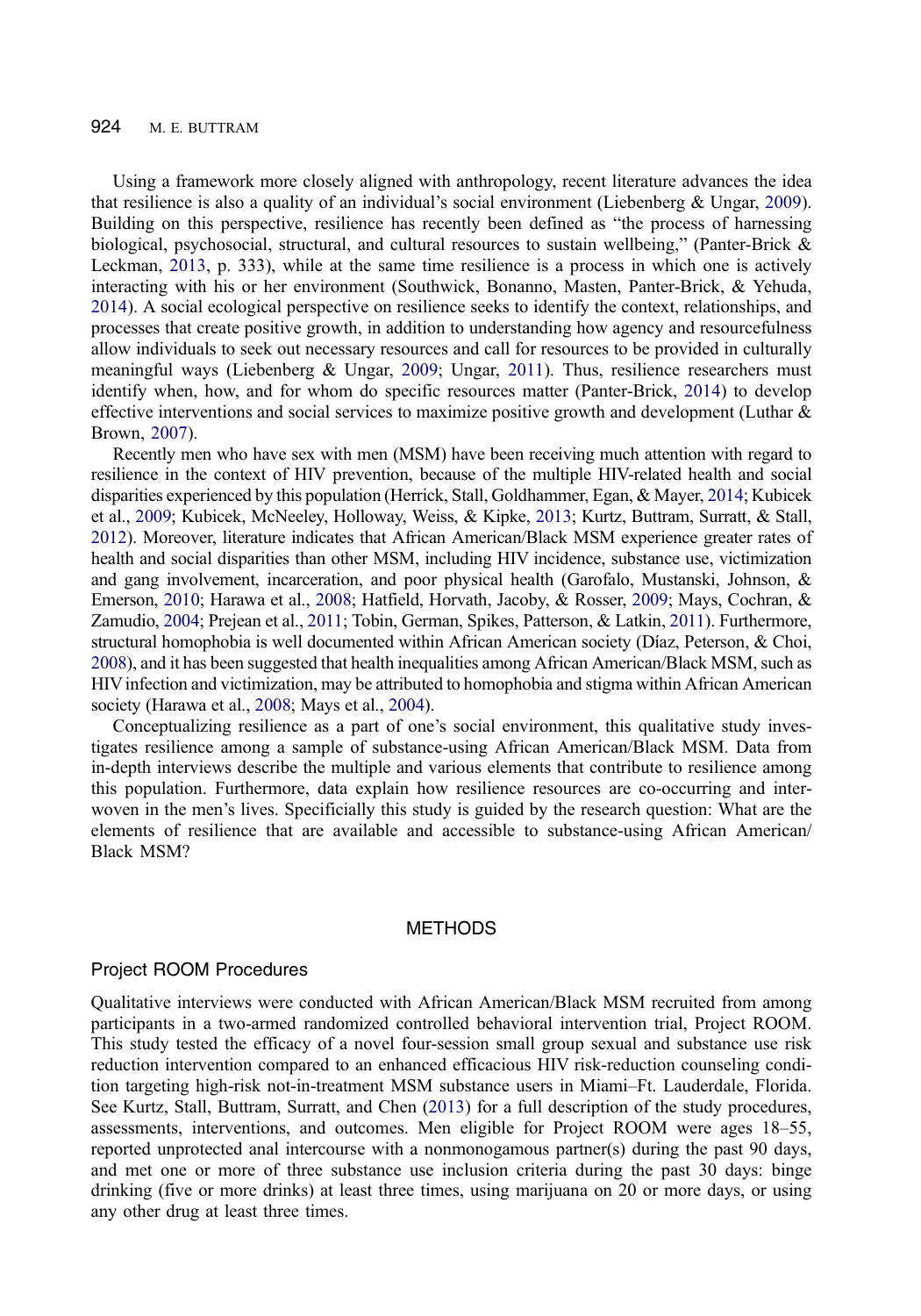#### Qualitative Data

The current study uses newly collected qualitative data to answer the research question. In-depth interviews conducted by the author allowed for the collection of rich data, which were unable to be obtained during Project ROOM study assessments. Qualitative interviews were guided by a semistructured protocol asking about life history, social environment, self-perception of risk, and assets and resources. Each interview lasted approximately 90 minutes and took place in a private office. Participants were compensated \$50 for their time and travel expenses. Research protocols were approved by the Institutional Review Boards at Nova Southeastern University and Florida International University.

Project ROOM assessments included measures of demographics, substance use, sexual behavior, syndemic conditions, and social support. Men included in the present study were not significantly different from the other African American/Black MSM on these measures, which have been presented elsewhere (Buttram & Kurtz, [2015;](#page-11-0) Buttram, Kurtz, & Surratt, [2013](#page-11-0); Kurtz et al., [2013\)](#page-12-0). Project ROOM included 108 African American/Black MSM at baseline, of which 85.2%  $(N = 92)$  completed the 12 month follow-up assessment. All 12-month completers were eligible to participate in the present qualitative study if they were able to be contacted through phone or e-mail. All contacted men agreed to participate. In total, 21 (22.8%) BMSM Project ROOM completers participated in qualitative interviews.

#### Present Study Procedures

Qualitative interviews were conducted between May and August 2013. A semistructured interview protocol was used for the interviews, in which an interview guide was followed to ensure that all necessary topics were covered during the interview. The semistructured interview guide was developed with a focus on the social environment and resources (social, economic, and cultural) that are available and accessible to these men and self-descriptions of resilience. Semistructured interviewing allows for some flexibility so that respondents are provided the space to express themselves in their own terms and at their own pace (Bernard, [2011\)](#page-11-0). Using this flexibility, the interviews were conversational in style with topics from the interview guide being discussed as they naturally occurred during the conversation, rather than maintaining a fixed interview format.

All qualitative interviews were digitally audio-recorded. During the data collection process, a data accounting log was used to track all collected data. A contact summary form collected basic information about each participant, in addition to describing and summarizing the most salient themes discussed during each interview (Miles, Huberman, & Saldaña, [2014](#page-12-0)). Interviews were transcribed by an independent transcriptionist and reviewed for accuracy by the first author. Transcribed interviews were entered into ATLAS.ti version 7 software for data management, coding, and analysis.

#### Analyses

A grounded theory framework guided the data analysis (Glaser & Strauss, [1967](#page-12-0)). In this method, the coding process is inductive and grounded in participants' voices. Each interview produces key concepts that are later linked to one another and analyzed to form formal theories (Bernard, [2011;](#page-11-0) Glaser & Strauss, [1967](#page-12-0)).

Upon completion and transcription of each interview, preliminary codes were created by the first author using descriptive and in vivo coding schemes. Whereas descriptive codes use words or short phrases to summarize passages of data, in vivo codes use actual language from participants to name concepts and themes (Saldaña, [2013](#page-12-0)). In addition, extensive analytic memos were written after each participant was interviewed and after each interview was coded. Analytic memos were also written throughout the coding process to reflect on code choices, emergent themes and patterns,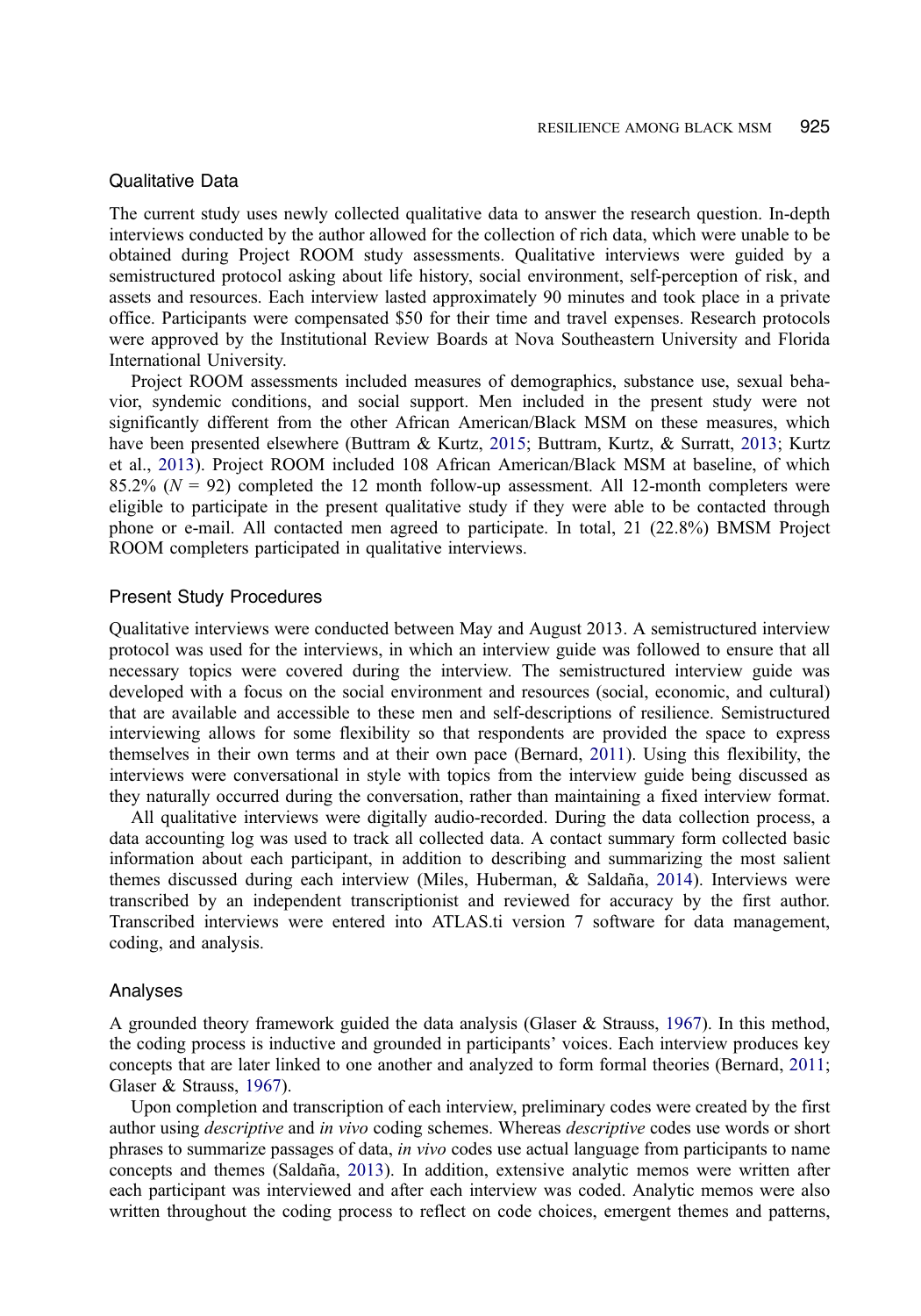and conceptual models. Following the last participant interview, all transcribed interviews were coded for a second time to ensure that all coding was consistent throughout the dataset. Data collection was a cyclical process in which codes and memos were used to guide subsequent interviews, coding, and memo writing, as advocated by Saldaña [\(2013](#page-12-0)) and Glaser and Strauss [\(1967](#page-12-0)). Next, the data were themed (Saldaña, [2013](#page-12-0)), in which the final set of codes and their meanings were transformed into longer and more descriptive themes in order to organize recurrent meanings and patterns. Themes and definitions of themes were constantly compared across interviews to ensure consistency and reliability; validity was ensured through the use of thick, rich descriptions of data (Creswell, [2013](#page-11-0)).

#### RESULTS

Participants ranged in age from 20 to 52 (mean 40.8). Of the 21 participants, 20 (95.2%) completed 12 or more years of education, 5 (23.8%) were employed full time, and 8 (38.1%) experienced homelessness during the past year. Eleven men (52.4%) were HIV positive. At baseline assessment during participation in the original study, behaviors during the past 90 days included an average of 32.2 days high, 16.3 anal sex partners, and 25.1 unprotected anal sex times.

#### Inner Strengths

The most frequently mentioned elements of resilience were coded as "inner strengths." This category consists of individual attitudes, values, and behaviors, in addition to lessons learned from experiences of hard work and negative situations. During the interviews men described their inner strengths as simply part of who they are, "embedded," or "inside" of themselves. Descriptions included "strong-willed," "independent," "having a strong work ethic," "intuition," "strength," "humility," "motivation to succeed," and a desire to learn. The title "inner strength" signifies that these assets come from inside of the individual and are utilized as a result of individual agency, though they may be influenced by external factors.

A prominent subtheme was that though bad things happen in life, men can be happy with the good things in life and work toward fixing the bad things. One older man from Miami described having a philosophy of "life is good," which energized him and made him remember that he is happy with himself. He went on to say that even if he doesn't have a job or if bad things happen in life, he remembers that life is good and that "You can only do but so much. If something happens, you can only do 'A,' 'B,' and 'C,' so go get to doing 'A.' If that doesn't work, get to doing 'B,' and if that doesn't work, get to doing 'C,' and that's all you can do." Another respondent from North Miami said that "You'll never have it right in life. Just do what you have to do to take care of this situation and take care of that situation, and live that day, and then, go to the next day. If that same situation is there, deal with it again." A young man from Miami's Liberty City neighborhood compared his approach to life to a game of chess, in which he is thinking three moves ahead and looking for how to take care of himself now and for the next couple of years.

Another subtheme is the notion that hard work and previous experiences can build and strengthen a person's inner strengths. One young man from South Miami described learning a lot about himself and about life while training 20 hours per week in "blood, sweat, and tears" for dance competitions. An older participant from Miami's Overtown neighborhood told about his childhood, saying, "daily chores of feeding the chickens, pulling weeds out of the garden," and said that "it builds integrity." Still another man from South Miami described living in his own place and having to work from a very young age. These examples are illustrative of the ways in which men describe their life experiences as shaping their lives and, by extension, their inner strengths.

Life experiences, especially negative ones, were also important in developing inner strengths for these men. Describing his experiences of homophobia, one older man from Miami realized how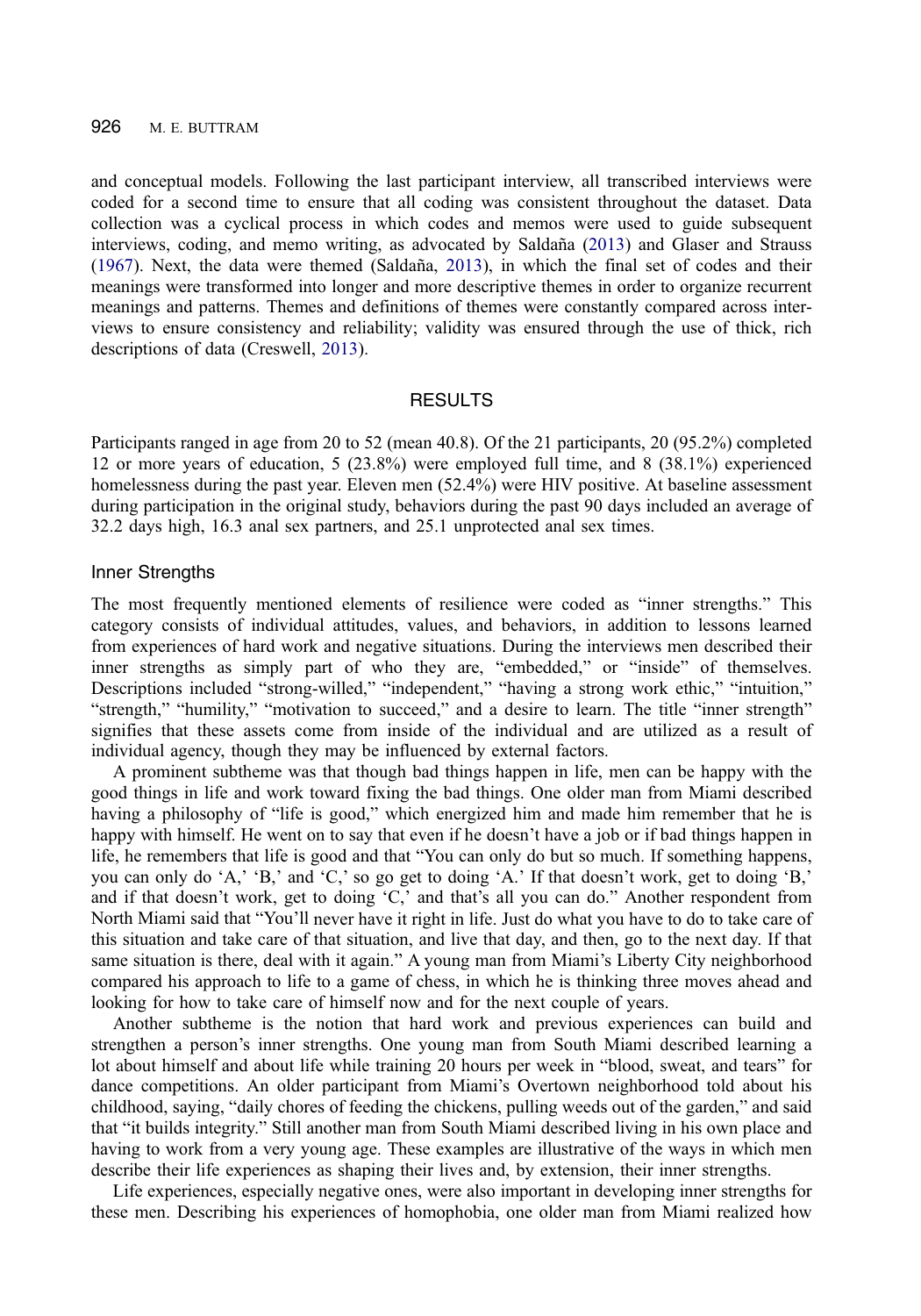strong he actually is and said, "I've been through some difficult situations, and I've survived them all alone. I've been through some things, and I've wandered them by myself, and I couldn't tell nobody, and I didn't." A young man from downtown Miami said that after going through his "dark phase" he had to "humble" himself and begin to rebuild his life. Doing so taught him that he is capable of such resilient actions and knows that everything is "cool" and will be okay. Similarly, one young man told about his experiences being on probation, after which he had to work hard to rebuild his reputation. He says, "One of the things that I learned is that people can change." An older man from Miami said that "If something was considered a mistake, it's a learning lesson, you know, where I try not to do it again. I point blank learn from it." Still other men noted the ways in which they started with nothing and "carved out a nice life" or learned to have a positive attitude after a bad work relationship with a coworker. These experiences, though different from person to person, further illustrate the ways in which inner strengths were developed and utilized individually, even if influenced by other social environmental elements.

#### Social Relationships

Social relationships are also important elements of resilience. A majority of 15 men described their social support networks as being made up of either family members or nongay friends. One young man from Miami said of his friendships, "A lot of them was people that I always had, but I was too high to see it. If I get into a financial bind, I have friends that I can call on, and even if they can't help me, at least they can get me a good solution." An older man from Miami, upon dealing with this substance use issues, realized that his biggest resource was the woman he works with. She encouraged him to reduce his drug use and included him in her family functions. In addition, through this process he began to become closer to his mother and brother. A similar experience occurred with another man who described finding social support among a pastor and outreach workers at a local ministry. He said, "They, like, see something in me that I couldn't see in myself. I have somebody too, you know, if I should ever need it."

Many men also described forming closer connections to family members. An older man from Miami began to get closer to his brother and nephews, who help him out with his health issues and living situation. A man from Ft. Lauderdale described a similar experience with a family member who continually checks on him, makes sure his basic needs are met, and is there for him in times of need. A Miami man said that now "My sister and mom, they're my resources." A man from Ft. Lauderdale stated that his sister has his back and that "If things really got haywire in any point in my life, I know whatever it took, my sister would be there, as well as I would be there for her."

Several other men stated that their social support is largely found among friendships that they have maintained for many years. "A couple of straight friends of mine, I've had them for a long time. They know that I'm gay; they know my status; they know everything else. I've been friends with them for so long it seems like it would be impossible to get rid of them now (laughs)," said one man. Two other men mentioned long-term friendships that have been supportive. As one said, "I have a good number of friends. Financial support, emotional support, talking back and forth, but you know, I mean, my social network is solid, I find. These are friends I've made over the years."

One additional respondent described the importance of a childhood role model:

The thing that turned me around was my neighbor, and she worked in corporate America and so she used to take me and my brother downtown, and her friends were professional people. And so I saw these, and this was my first time really seeing professional people, and you know being in a business environment and seeing all of that, I thought it was really exciting, the tall buildings. You know me, I'm an African American man and you know seeing Black men in suits and, you know, and meeting the presidents of companies and mangers, you know, seeing all of these positive people I'm like, "Wow!" "Wow!" This is what I want.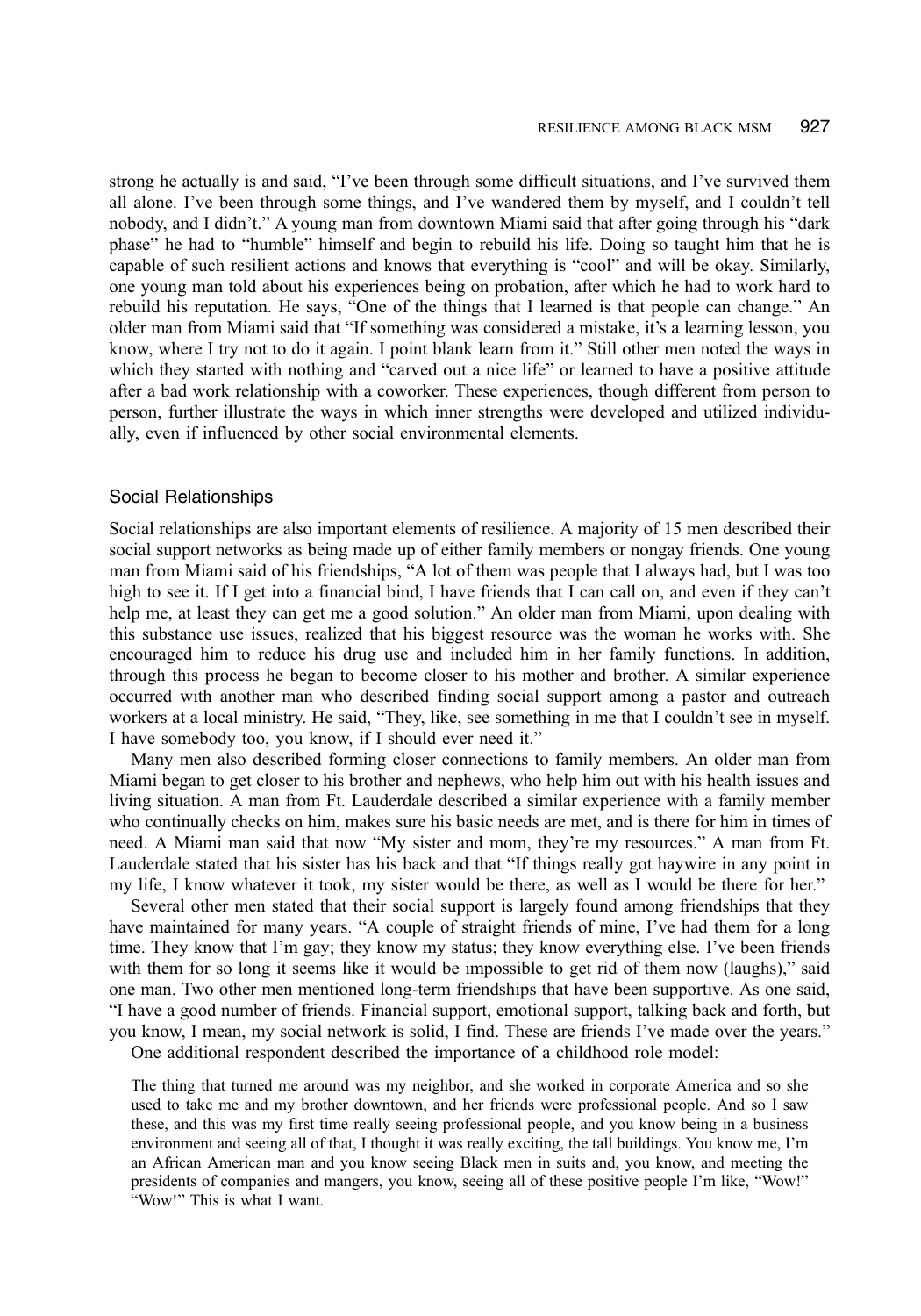From his account, one can see the importance of the relationship with his neighbor. Her actions introduced a new and diverse social environment. As a result, his aspiration to attain the same success facilitated the development of his inner strengths.

Unlike the respondents above, four men stated that a greater share of their social support was from gay friendships. Two men from Ft. Lauderdale who described their social support as a product of having a large core group of friends. Moreover, two men from Miami said they had supportive friendships that offered both financial and emotional support. One man from Ft. Lauderdale described how he made friends and connections with other gay men, and as a result, "we have this core group of, like, maybe like 12 of us, and we get together for holidays, and if it's one of our birthdays, we pick a restaurant and go out and we celebrate. We'll go dancing once in a while. We go to the film festivals." Another man from Ft. Lauderdale described it as, "a good place to be at, out of the closet, and a lot of social network going on, and a lot of things to do. You know they weren't against that, and you know, celebrated the gay lifestyle." One young man who grew up in Miami's Liberty City neighborhood said that he has many gay friends that he is close to, and he developed them after moving to Ft. Lauderdale to "redefine" himself. He also stated, "I still have relationships with my cousins and with some of my friends from back in the old neighborhood, but we just don't meet quite as often.

#### **Diversity**

Frequently discussed during the interviews was the diversity of people, experiences, places, and knowledge that heavily influenced men's lives. A majority of 13 men reported some form of diversity in their lives both in the past and in the present. One older man from Miami Beach said that his father was an airline pilot, which necessitated that the family moved often to many states. He went on to describe how much he liked traveling and such different places from the Deep South to the Midwest. He says now that diversity is still present in his life because he mingles with many different types of people.

Another man, who grew up in Massachusetts, described his neighborhood as racially/ethnically diverse; however, his was one of only three Black families in his town. That experience, he says, influences who he is today: "I wanna go to Europe. I wanna go to the hood sometimes. When I'm feeling hoodish, I'll go to Opa Locka. When I'm feeling European, I'm gonna go to Europe. You go out, expand your mind and meet different people, have different ideas, have different discussions."

A man from Miami Beach grew up in a part of Southern California that was "very mixed and diversified." He continued, "There can be racial tensions. There can be socioeconomic tensions. There can be political tensions when you mix a bunch of people together and I think it had its challenges, but I think there are more advantages than disadvantages." The exposure has made him more open to new things and ideas, and as a result, he traveled and worked abroad for several years, "Traveling around the world gave me a lot of confidence in my abilities of what I can and cannot do."

For men raised in South Florida, the exposure to diverse social networks, experiences, places, and knowledge was somewhat different. A South Miami man described his family's strong church involvement and mission activities as key to his diverse experiences. He said, "I was crosscultured. My parents had us with different ethnicities so I got to be with a lot of different kinds of people." Looking back, this respondent is able to see the value and uniqueness of his upbringing compared to others in his neighborhood:

Well the funny thing is I never thought that there was a difference, in with people, but I found out there was. Because, uh, people in the neighborhood was, "who those people coming to your house" or stuff like that. And I never thought it was a big deal until I was growing up and I was like, "Oh my God there is a difference." A lot of people didn't have what we had. A lot of things a lot of other people didn't do, we did.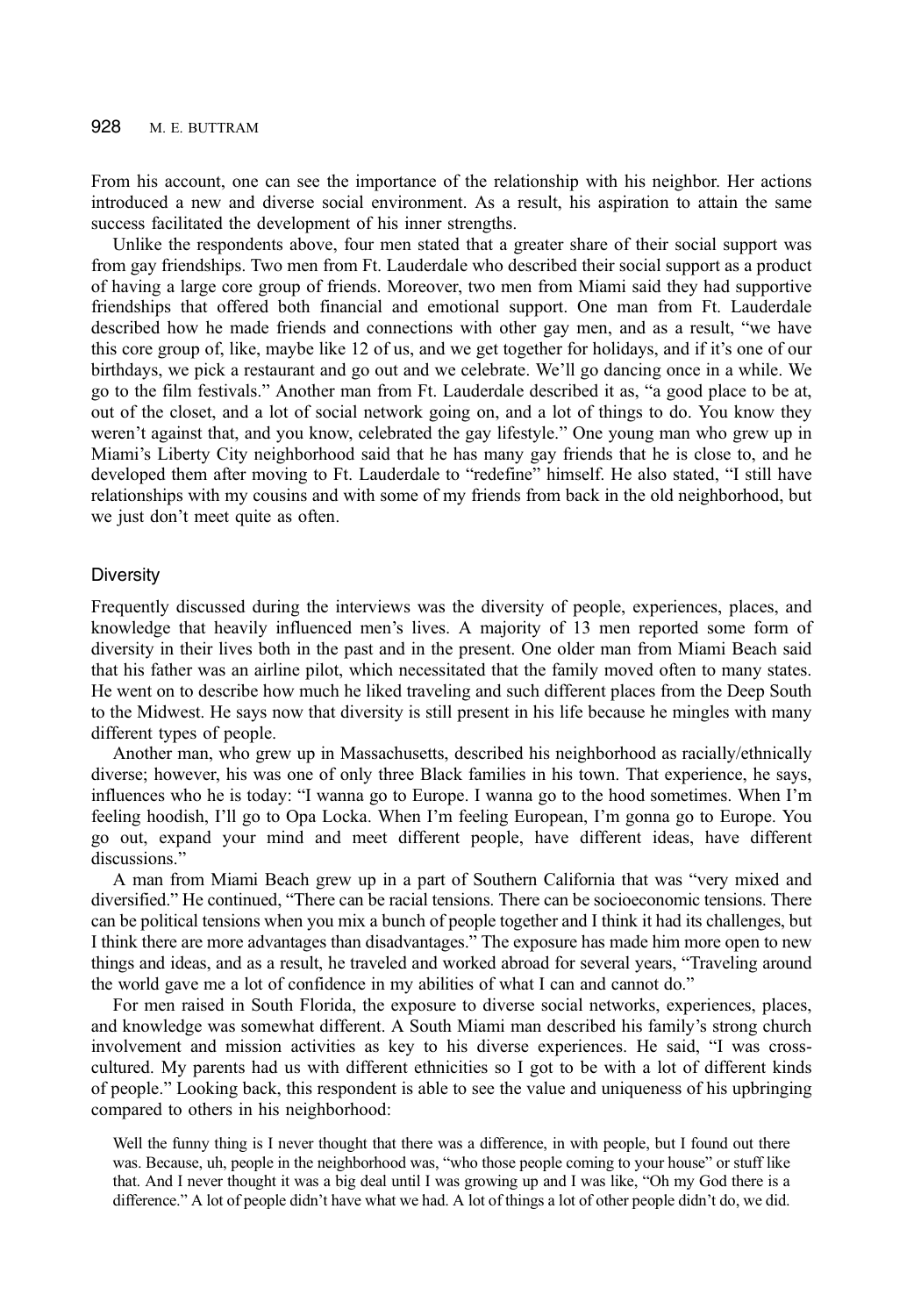For some men, their diverse experiences were a result of participation in the armed forces, which brought them to live not only in other states, such as Oklahoma and South Carolina, but also overseas in Germany and the Netherlands. Men described "learning a lot about other people" and understanding more of the world. In addition to making some lifelong friends, men said they gained "strength" and "discipline" during their military service.

For others, exposure to diversity was present early on. Two older men described going to integrated schools. Said one man, "It really gave me a broader perspective of people, you know, to see that we're not all the same. It really taught me that people are different." A young man from South Miami also grew up in a community that was racially/ethnically mixed, which is evident in his current social relationships. One veteran had spent time in Turkey, Texas, and Key West, Florida. In part because of his experience, he says, "Why I love Miami so much is because of the diversity." Thus, his social network is heavily influenced by his desire to maintain diverse social connections.

A minority of five men described having more connection to gay social networks and the gay community, which in themselves are diverse experiences not generally present in the lives of a majority of the respondents. One man from Ft. Lauderdale described his travel experiences in which he visited San Francisco and was exposed to an openly gay environment. This influenced his decision to live in the Ft. Lauderdale suburb of Wilton Manors, a well-known gay enclave. Another young man told of his employment in the construction industry that required travel all over the country for months at a time. He says that this job, in part, inspired him to also move to Ft. Lauderdale and make connections with the gay community.

#### Religion/Spirituality

Religion/spirituality was mentioned by 12 men as being a key part of their lives. Respondents' comments indicate that religion/spirituality is an internal asset that men draw on to be resilient, and at the same time, it is also an external resource, especially when a church or religious organization offers needed assistance to vulnerable men. Many discussions of religion/spirituality began with childhood, as many men reported some sort of religious upbringing. Such an upbringing had an influence on the development of men's inner strengths and the use of inner strengths later in life. One older man from Miami said:

Upbringing in the church makes me hold on to my values and what I feel concerning me. I knew how to pray and the values that were instilled in my, you know, as a child that I found were useful as I got out in the world on my own. I learned to have regards for other people and their feelings, and for people in general. I learned how to go through things.

Another described a similar experience with religious upbringing and said, "When I became an adult it was, you know, it wasn't just church. I had a relationship with God. I had experiences with God where, you know, he brought me out of things, made peace. He helped me make peace with a lot of things in my life. My faith has always been strong and, you know, believing I can overcome anything."

In fact, inner strengths stemming from religious/spiritual experiences were common. A Miami man said that through prayer he is able to put things into perspective. Another man from Miami stated that, "What has really carried me through life is my faith. Even dealing with the HIV and all, it has kept me going." A young man from South Miami noted that prayer and reflection are things he needs and that, "It helps you keep it moving." For two men, though they aren't actively engaged in religious/spiritual activities currently, just knowing that God loves them has a positive effect on their abilities to cope with problems. Said one of the men, "In my mind, God made me, you know, and he knew what he was doing when he made me. He knew I was gay before I knew I was gay and they say God doesn't make any mistakes."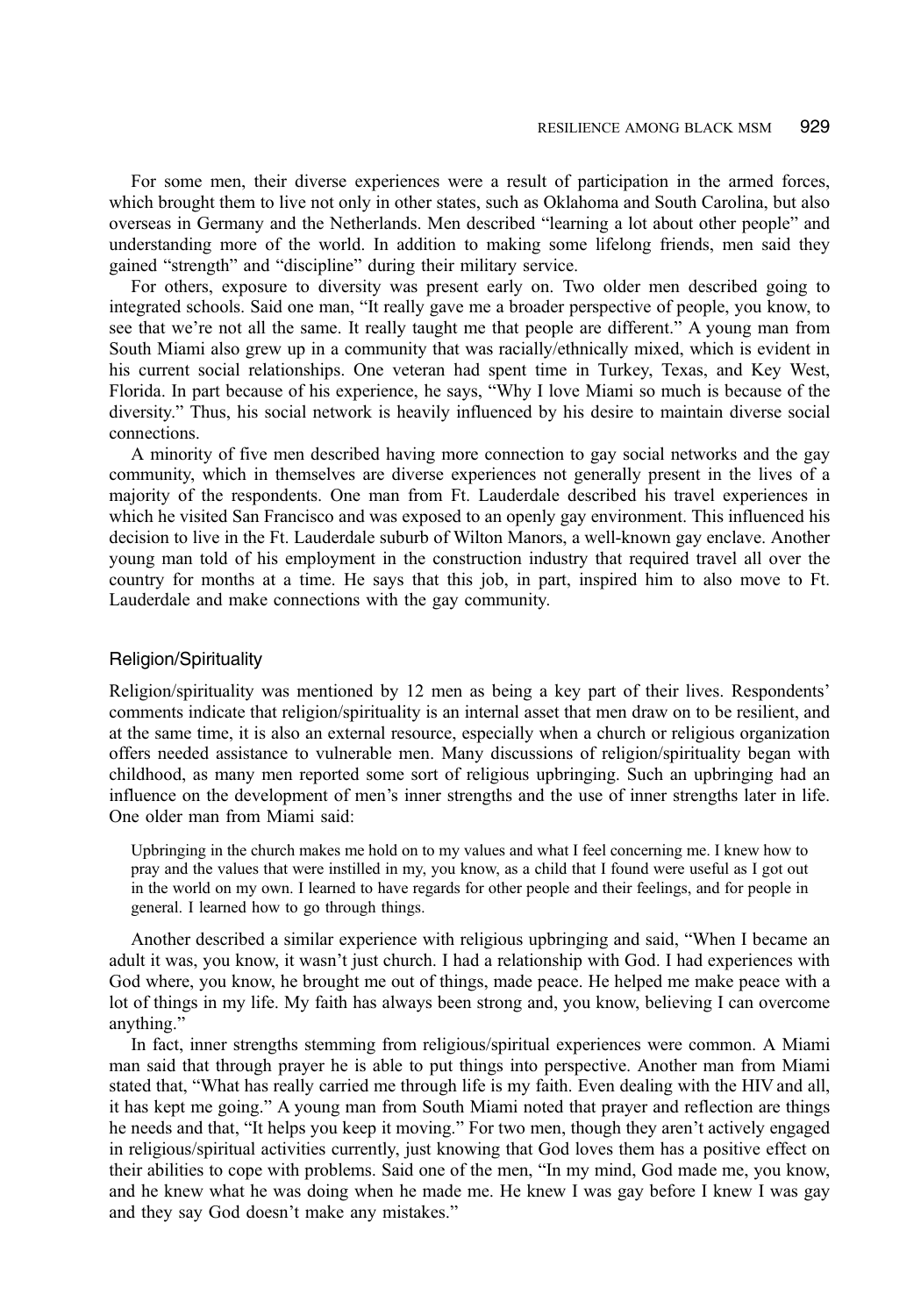Respondents also described religion/spirituality as an external resource that they actively seek out. For some, it is a resource to assist in coping with problems. A man from Miami described his most recent experience this way, "I went on Sunday. When I got home it was so peaceful. I went there and I just listened and you think, your problems are not as big as you think they are. It helps you clear your head and say, 'Okay, now I know what's really important.' And I needed that on Sunday." One Ft. Lauderdale man said, "Well I'm really stressed right now and so I really would like to go and get back involved in church." Another man also stated that he wanted to become more involved in church as an usher or choir member in part because of what he could learn from it in dealing with life.

Several other men mentioned more tangible resources that religion/spiritually offer. One older man from Miami's Overtown neighborhood told about his struggles with food insecurity and, at times, homelessness. The church he visits provides him with food and items he needs and assisted him in finding a place to live. He says, "When you give God praises, then he gives you blessings. I feel that, you know, because of me going to that church, not particularly to eat, but just to give God praises for the food that they will be giving later, and the help that we're given, that I got my place a lot faster." As mentioned above, a Ft. Lauderdale man credits the outreach of a local ministry with helping him secure social support, which led to him finding a job and secure living situation. A Miami man describes members from his church recommending books to guide him and help him deal with problems, in addition to counseling services. Another Miami man also mentions that he seeks out motivational reading, in addition to watching religious programs on television and using religious-based applications on his mobile phone for support.

#### Altruism

Besides social support and religion/spirituality, men also describe seeking resources in which to help others. Six men expressed such a desire, and most of them are actively engaged in some form of altruistic venture. Using skills they already possess, one man from Miami is searching out shelters and soup kitchens to serve as a cook, while another man realized he had a desire to teach and currently offers free computer and writing classes at a neighborhood community center. A third respondent from Ft. Lauderdale has completed the training necessary to volunteer at an animal shelter and is currently scheduled to go to orientation.

For two other men, their desires to help others stem from their own experiences of adversity. An older man said that following his HIV diagnosis in the 1990s he decided to get involved in the HIV community by volunteering as an HIV tester and peer counselor. Another young man said, "I would like to be in a place where maybe I can prevent someone from going through some of the things that I've had to go through to learn, what, you know, I know now. That's one of my aspirations is just to be able to help someone else from going through some of the shit that the world has to dish at you."

Men say that the wish to help others comes not only from their own experiences, but also because it is an innate desire. Through their volunteer efforts, respondents have also seen benefits in the form of additional social connections, an increase is business opportunities, and positive feelings generated from their efforts.

#### Creative Outlet

In addition to finding benefits in helping others, men in the study also reported that having a creative outlet was a positive part of their lives. Five men reported using poetry, design, photography, fashion, and dance as a way to express themselves and feel good. One young man, who has published three books, said, "I think I would go mad if I can't express myself in some form of writing." Another man stated that he is "very creative" and credits his ability to decorate and help others organize and design their homes to watching his mother do similar work in the church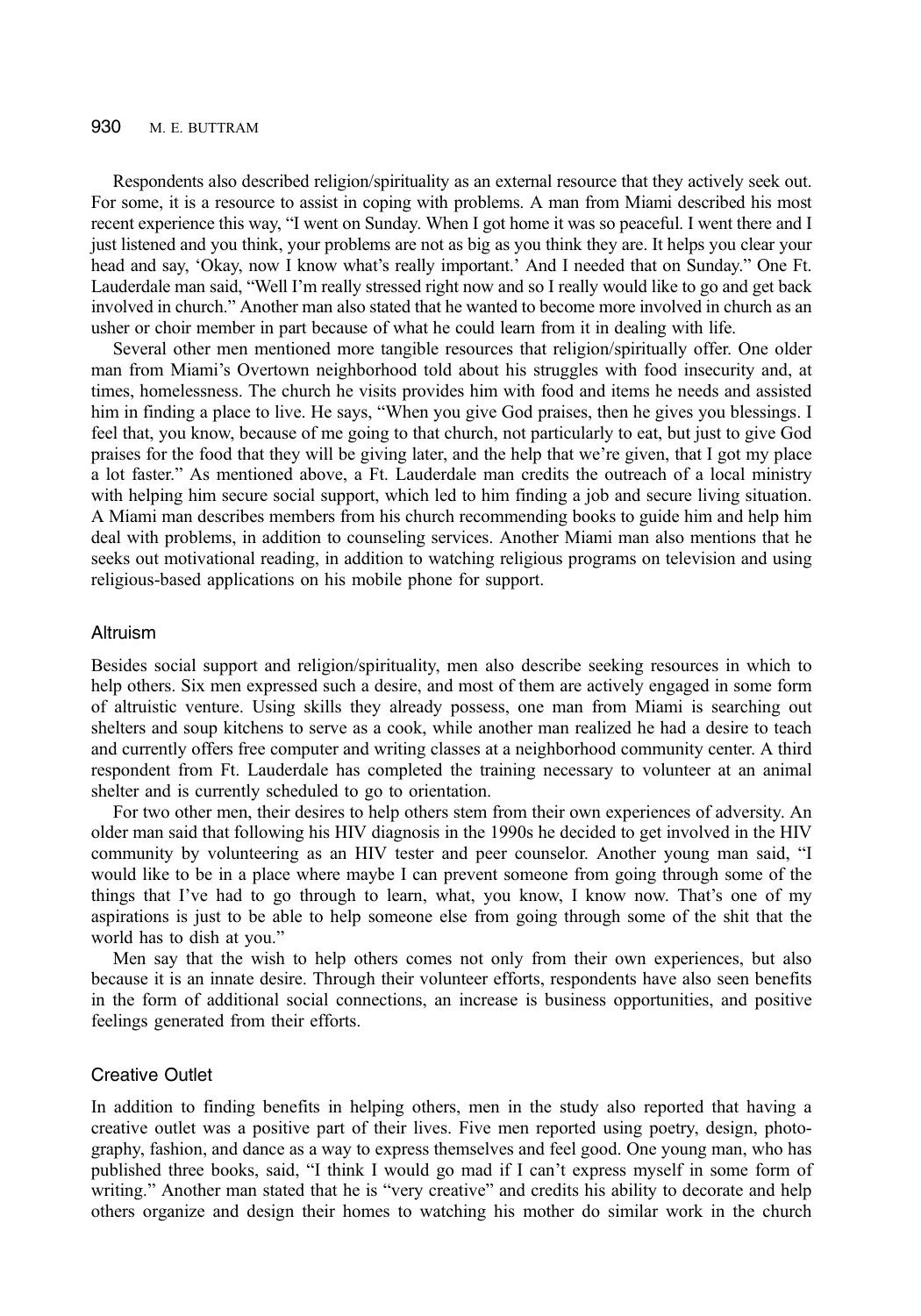growing up. A third man described his love of photography in high school and now, in his early 40s, he has picked it up again. He says, "It's kind of like a second chance to do it again. You don't have to really talk, and you just visualize a form of art and click the camera, and I like doing that." For all of these men, doing something creative now only allows them to express themselves, but it also a way for them to spend their time productively.

#### **DISCUSSION**

The primary elements of resilience, as described during the interviews were inner strengths, social relationships, diversity of experience, religion/spirituality, altruism, and creativity. The data were themed to illustrate the distinct elements of resilience. Yet men's discussions of resilience indicate that key elements are interwoven, with each one contributing to a unified whole. Religion/ spirituality is a key theme that illustrates how elements of resilience are interwoven. For many men, the distinction between internal assets and external resources was somewhat blurry. Men described the positive influence of religion and spirituality on the development and utilization of inner strengths. At the same time, religion and spirituality provides external resources for these men including social support and relationships and basic needs.

Similarly, the influence of diversity is woven into the development and expression of resilience. As is seen in the interviews, diversity allows men to see other ways of understanding the world and, thus, not being so constrained by the political, economic, or social structures in which they are embedded. While diversity is not apparent in the literature as an element of resilience, descriptions from men in the study indicate that it is an important influencing factor in the development of resilience. Diversity plays a role in drawing attention to and revealing the existence of resources, in addition to fostering resourcefulness and agency necessary to obtain needed resources.

External resources, especially social relationships, were also key elements of resilience. Sources of social support, however, varied somewhat among the respondents. Though a small number of men described connections with other gay men, for a large majority of respondents, supportive social relationships were found with nongay individuals, such as family members or coworkers. This difference could potentially be an important aspect in the expression of resilience among MSM. The study of resilience must address the questions of when, how, and for whom resources matter (Panter-Brick, [2014](#page-12-0)); thus, further study of this phenomenon, comparing men who do and do not have supportive relationships with other gay individuals, may generate useful information about the expression of resilience as it relates to providing social services and developing interventions designed to facilitate resilient outcomes. Such a study would be especially relevant given the recently proposed hypothesis from HIV prevention researchers that connection to a sexual minority community may be a key element of resilience for MSM (Herrick et al., [2014](#page-12-0)).

A small number of men expressed that their supportive social relationships were with other gay or bisexual men. For these respondents, individual agency was expressed by seeking out and making connections to the gay community and creating a social environment in which their sexual orientation or same-sex behaviors could be freely disclosed. Thus, social support was more accessible for these men in a culturally meaningful way than for other men. Yet future research on resilience among this population may do well to examine how the expression of individual agency could be expanded to negotiate for structural changes that contribute to health and social disparities. Such an approach would focus on the availability of resources, such as culturally meaningful social support, in addition to the resourcefulness and agency of MSM to change their social environment (Panter-Brick, [2014\)](#page-12-0). As has been noted by others, such a model that is focused on "changing the odds" in one's social environment is preferable to one in which individuals simply "beat the odds" stacked against them (Panter-Brick, [2014](#page-12-0), p. 441; Ungar, [2008](#page-12-0), pp. 220–221). Moreover, understanding resilience in this way would likely benefit the development of structural interventions or community approaches to ending the HIV epidemic among this population.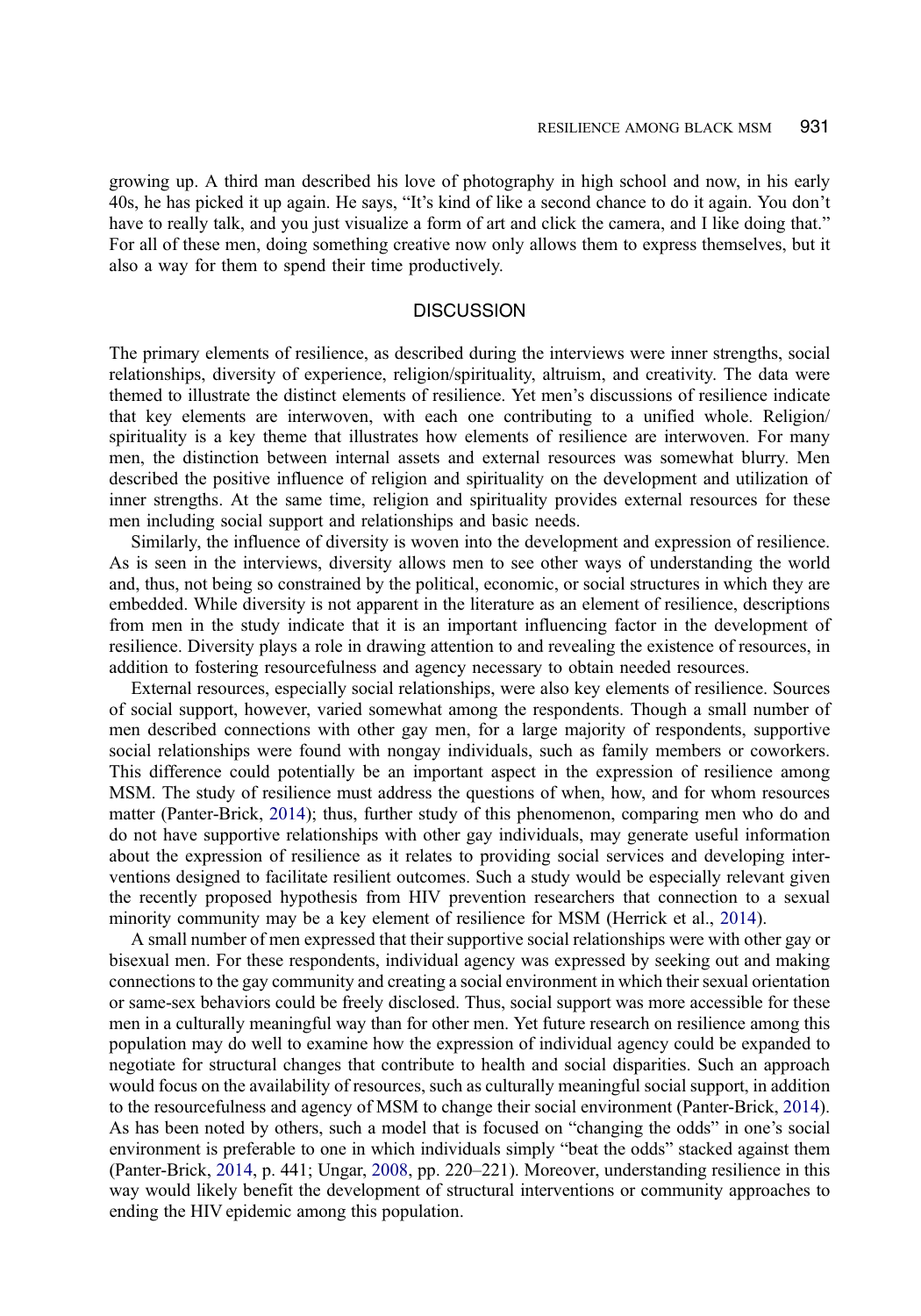<span id="page-11-0"></span>Resourcefulness and agency are suggested by the themes of altruism and creativity. Nearly a third of men in this study described actively seeking opportunities to volunteer and contribute, including HIV testing and counseling. In addition, five men specifically discussed the importance of a creative outlet as keys to their health and well-being. Leveraging MSM's desires for altruistic or creative pursuits could also be important foundations from which to build HIV prevention efforts and identify targets for structural or community interventions.

This study has some limitations which must be noted. First, data presented are based on selfreport, and recall bias, interviewer effects, and social desirability bias are potential limitations. However, the use of a theoretically informed interview guide and strong rapport between participant and interviewer likely mitigated these effects. Second, many men from Project ROOM were unable to be contacted for the final qualitative interview, which took place more than a year following study completion. Thus, only men who had working phone numbers or e-mail addresses were able to participate in the qualitative portion of the study presented here. Finally, the men included in Project ROOM met specific substance use and sexual risk behavior eligibility criteria. Thus, these findings may not be generalizable to other populations of gay or bisexual men.

Data from African American/Black MSM in the study illustrate the many interwoven elements of resilience present in their lives. Many elements are common and experienced similarly among nearly all respondents. However, social support was experienced differently among men who had supportive social relationships with other gay or bisexual men, compared to men whose social supports were not gay or bisexual. This finding has important implications for social services and/ or interventions designed to promote the development of resilience among this population. Furthermore, increasing opportunities for diverse experiences for African American/Black MSM, as well as facilitating opportunities for creative expression and altruistic actions, will also likely benefit the development of resilience among this population. Such approaches are critically important given the structural health and social disparities faced by African American MSM.

#### FUNDING

This research was supported by an Early Career Investigator award from the Center for Applied Research on Substance Use and Health Disparities and DHHS Grant Number 5 R01 DA024579 from the National Institute on Drug Abuse. The content is solely the responsibility of the author and does not necessarily represent the official views of the National Institute on Drug Abuse or the National Institutes of Health.

#### **REFERENCES**

- Bernard, R. H. (2011). Research methods in anthropology: Qualitative and quantitative approaches. New York, NY: AltaMira Press.
- Buttram, M. E., & Kurtz, S. P. (2015). A mixed methods study of health and social disparities among substance-using African American/Black Men who have sex with men. Journal of Racial and Ethnic Health Disparities, 2(1), 1-10. doi[:10.1007/s40615-014-0042-2](http://dx.doi.org/10.1007/s40615-014-0042-2)
- Buttram, M. E., Kurtz, S. P., & Surratt, H. L. (2013). Substance use and sexual risk mediated by social support among Black men. Journal of Community Health, 38(1), 62–69. doi[:10.1007/s10900-012-9582-8](http://dx.doi.org/10.1007/s10900-012-9582-8)
- Creswell, J. W. (2013). Qualitative inquiry and research design: Choosing among five traditions. Thousand Oaks, CA: Sage. Díaz, R. M., Peterson, J. L., & Choi, K.-H. (2008). Social discrimination and health outcomes in African American, Latino,
- and Asian/Pacific Islander gay men. In R. J. Wolitski, R. Stall, & R. O. Valdiserri (Eds.), Unequal opportunity: Health disparities affecting gay and bisexual men in the United States (pp. 327-354). New York, NY: Oxford University Press.
- Garofalo, R., Mustanski, B., Johnson, A., & Emerson, E. (2010). Exploring factors that underlie racial/ethnic disparities in HIV risk among young men who have sex with men. Journal of Urban Health, 87(2), 318–323. doi:[10.1007/s11524-009-](http://dx.doi.org/10.1007/s11524-009-9430-z) [9430-z](http://dx.doi.org/10.1007/s11524-009-9430-z)